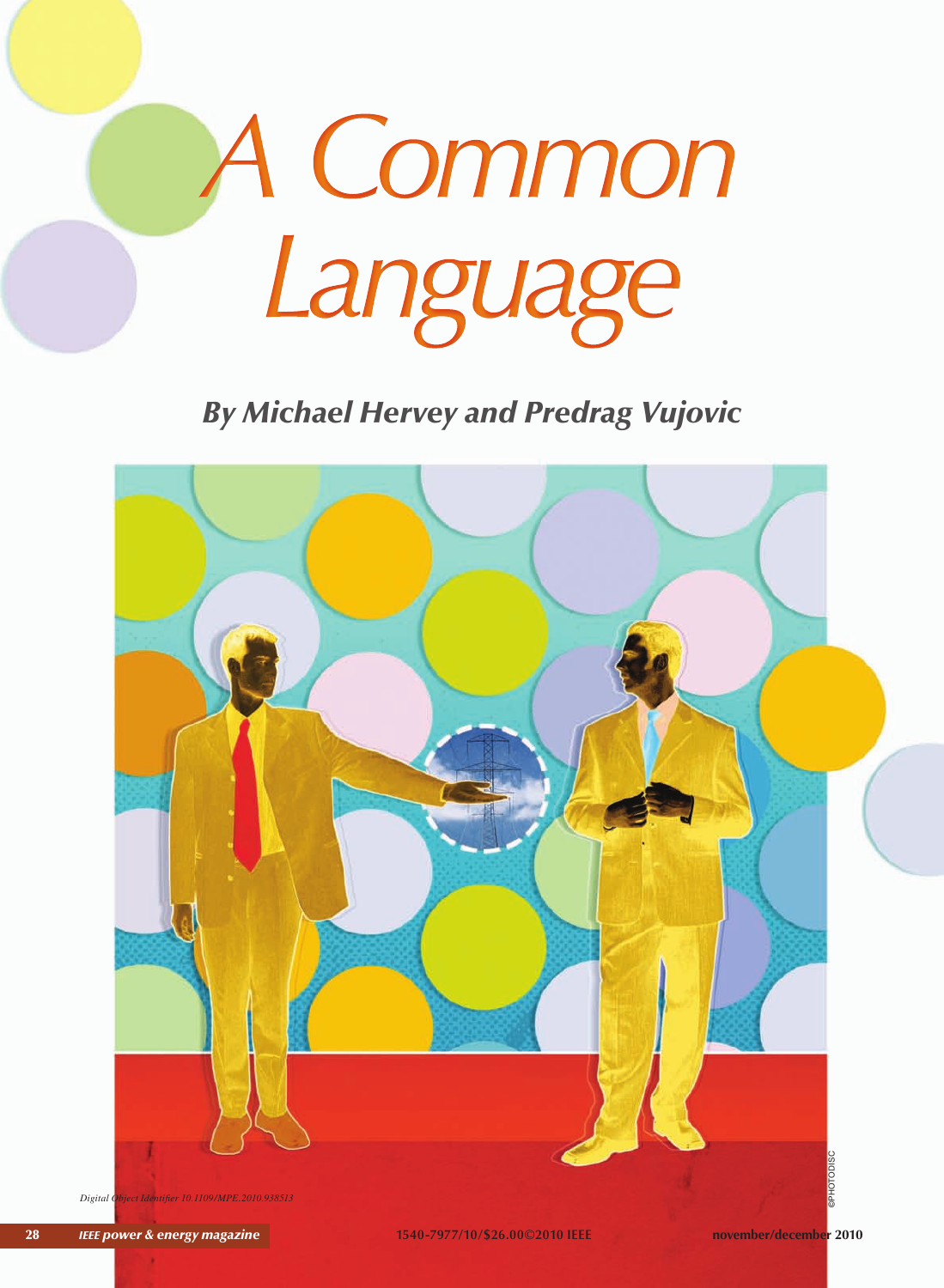# Standards-Based Enterprise Information Management for Utility Assets

LONG I<br>model of<br>and asset<br>the share<br>systems is<br>key issue<br>business.<br>hensive<br>supportin<br>of being<br>and by the This is LONG ISLAND POWER AUTHORITY (LIPA) OPERATES WITH A BUSINESS model of fully outsourcing its electric business operation, including system operation and asset maintenance. Such a model, in which LIPA has the role of asset owner and the shared role of asset manager, adds complexity in managing the data and critical IT systems needed to support both LIPA and its service provider business processes. One key issue is the possibility of a periodic change of service providers for all or part of the business. This is one of reasons that LIPA decided to develop and implement a comprehensive and strict enterprise information management (EIM) strategy along with the supporting business processes. LIPA's EIM strategy has been developed with the goal of being used both internally and externally, by LIPA's service providers for services and by the IT infrastructure that provides services to LIPA.

This article describes the experience and motivation that drove the specific solutions developed for LIPA's EIM and data management strategy. LIPA's EIM has at its core a common information model (CIM)–based enterprise semantic model (ESM), a customized software development life cycle (SDLC), process templates, and LIPA's IT technical architecture design. Data modeling and technical architecture are based wherever possible on open design concepts with standards-based solutions that aim to achieve nearplug-and-play interoperability for future data and systems integration. The development of technology and requirements for future IT projects is supported with a process-andgovernance structure and includes centralized management of both the enterprisewide data model and architecture development. We discuss some of the lessons learned from this significant implementation to support energy trading along with our continued work in implementing LIPA's EIM concepts for system operation and asset maintenance.

## **Background**

Historically, most of the critical IT systems and infrastructure required for LIPA business and system operation were owned and operated by LIPA's service provider. Similarly, that same service provider has managed most of the business processes, including energy trading, system operation, customer and retail information systems, and financial reporting.

Recently, LIPA awarded energy-trading services to two new service providers: one to manage the front and back energy-trading offices and the other to perform middle-office and performance-reporting functions. Critical transmission and distribution (T&D) business systems continue to be managed by the original service provider. The process of switching from one to multiple service providers required decisions about how to manage data and IT infrastructure in this new and more complex business structure. LIPA used this as an opportunity to leverage its existing multiyear effort in developing and testing concepts of standards-based open design architecture to implement and internally manage the new IT infrastructure to support the new energy-trading services contracts. LIPA is continuing with its implementation for T&D system operation.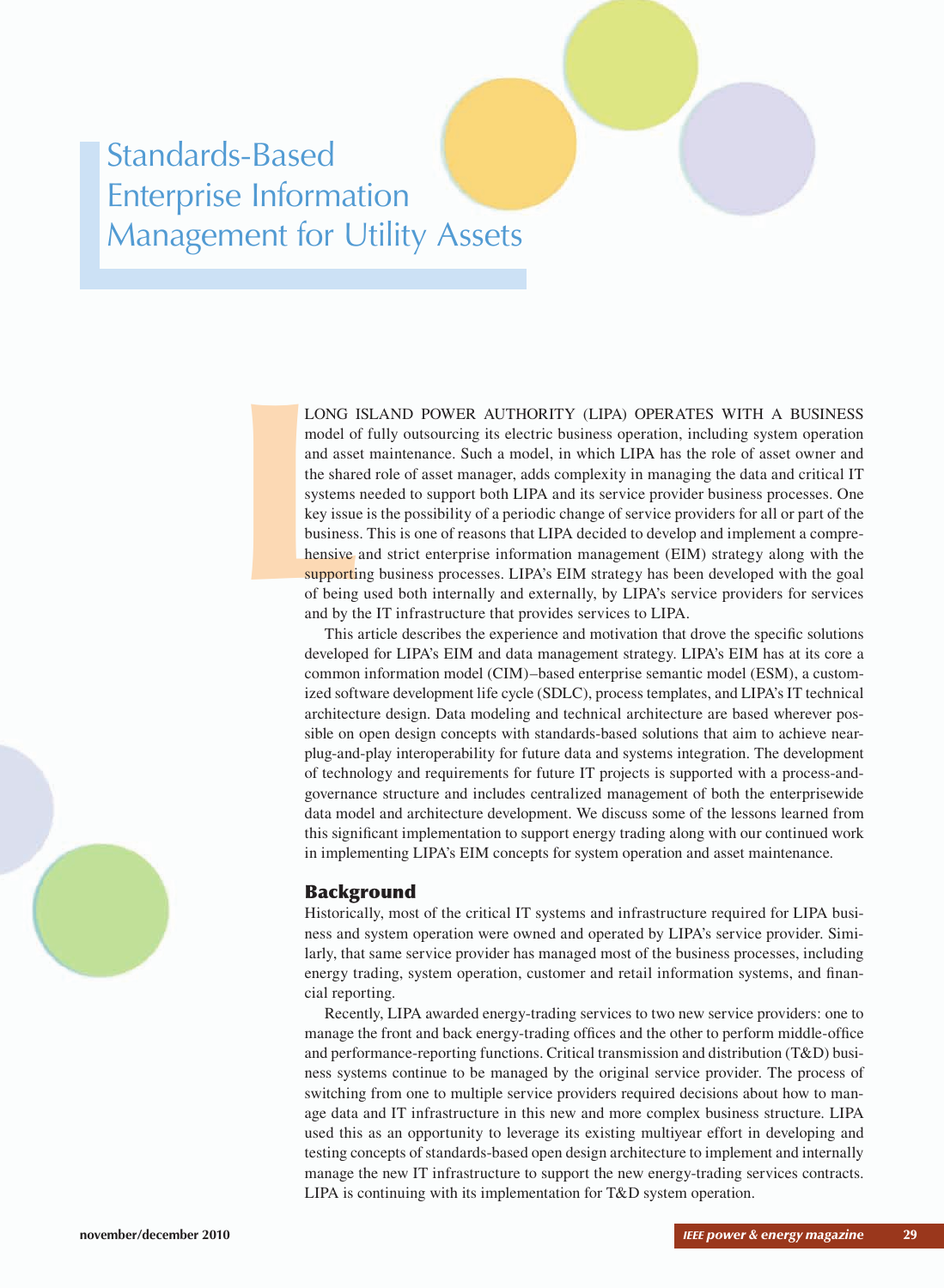

figure 1. LIPA's risk-focused asset management concept.

This first larger-scale implementation of standards-based infrastructure at LIPA required significant project management. It was complex due to the direct involvement of three independent service providers and a development team consisting of four independent consulting companies specializing in various aspects of development and implementation of new infrastructure. LIPA deliberately introduced the organizational complexity so that recognized experts in the field could coordinate their efforts as they worked on the project. This complex implementation of standards-based infrastructure also leveraged the lessons LIPA learned from previous pilot projects in the T&D area and was used as a both a reallife and test case for development of LIPA's EIM strategy. The project also included the development of supporting IT development business processes to be used for future implementation of the infrastructure that will be required for LIPA's T&D business.

## **Evolution of Standards-Based Infrastructure for LIPA Asset Management**

LIPA is a state authority created by New York State. It went through a municipalization process in 1998, becoming Long Island's primary electric service provider. It is the third-largest public power utility in the nation in terms of customers served (more than 1.1 million). The LIPA system, with a peak load of close to 6,000 MW, consists of approximately 9,000 mi of overhead transmission lines, 5,000 mi of underground cable, more than 550,000 poles, 900 distribution circuits, and 180 substations operating at 345, 138, and 69 kV (transmission); 33 and 23 kV (subtransmission); and 13.2 kV **(**primary distribution voltage). LIPA has been a leader in distribution automation and operates as

one of the most reliable utilities in the United States.

While LIPA is clearly the owner of the T&D assets, it shares the role of asset manager with a contracted service provider. LIPA's primary roles consist of strategy development, responsibility for company and assets performance and risk management, capital budgeting and asset life cycle cost management, project prioritization, and guidance for maintenance and operation of key assets.

## *Dynamic Asset and Risk Management: The Need for Service-Oriented Architecture and Data Integration*

Asset management, from LIPA's perspective as an asset owner and

manager, needs to be focused on managing risk related to four key performance areas: technical performance (such as reliability of assets and the system), financial performance (cost and revenue), customer satisfaction, and regulatory compliance. All four areas are interrelated and need to be considered simultaneously. This requires the availability of related operational and nonoperational data. From the data and data analysis perspective, historical performance is important—but even more important is the anticipated and probabilistic assessment of future performance and risk.

In LIPA's asset management concept, the emphasis is on performance risk management in an environment that is changing dynamically in both the short and long term. This assumes, for example, continuous updates of data supporting near-real-time probabilistic performance and risk assessment across various assets and performance goals. LIPA's concept of dynamic asset risk management (DARM) requires the integration of operational and nonoperational data. These data include cost figures (labor, materials, and so on); information about asset performance (operation, control, configuration, measurement, condition, among other factors); planning and forecasting data (weather, customer needs, and so on); and event data (see Figure 1). DARM requires the availability and integration of tools for performance modeling, optimization, and performing what-if analysis of viable options and scenarios for longer-term planning and near-real-time operation. From the data availability and data integration perspective, this translates into the need to integrate data currently available through and within various specialized companywide systems. These systems include those used for outage management, work management, and energy management as well as intelligent electronic devices used in transmission and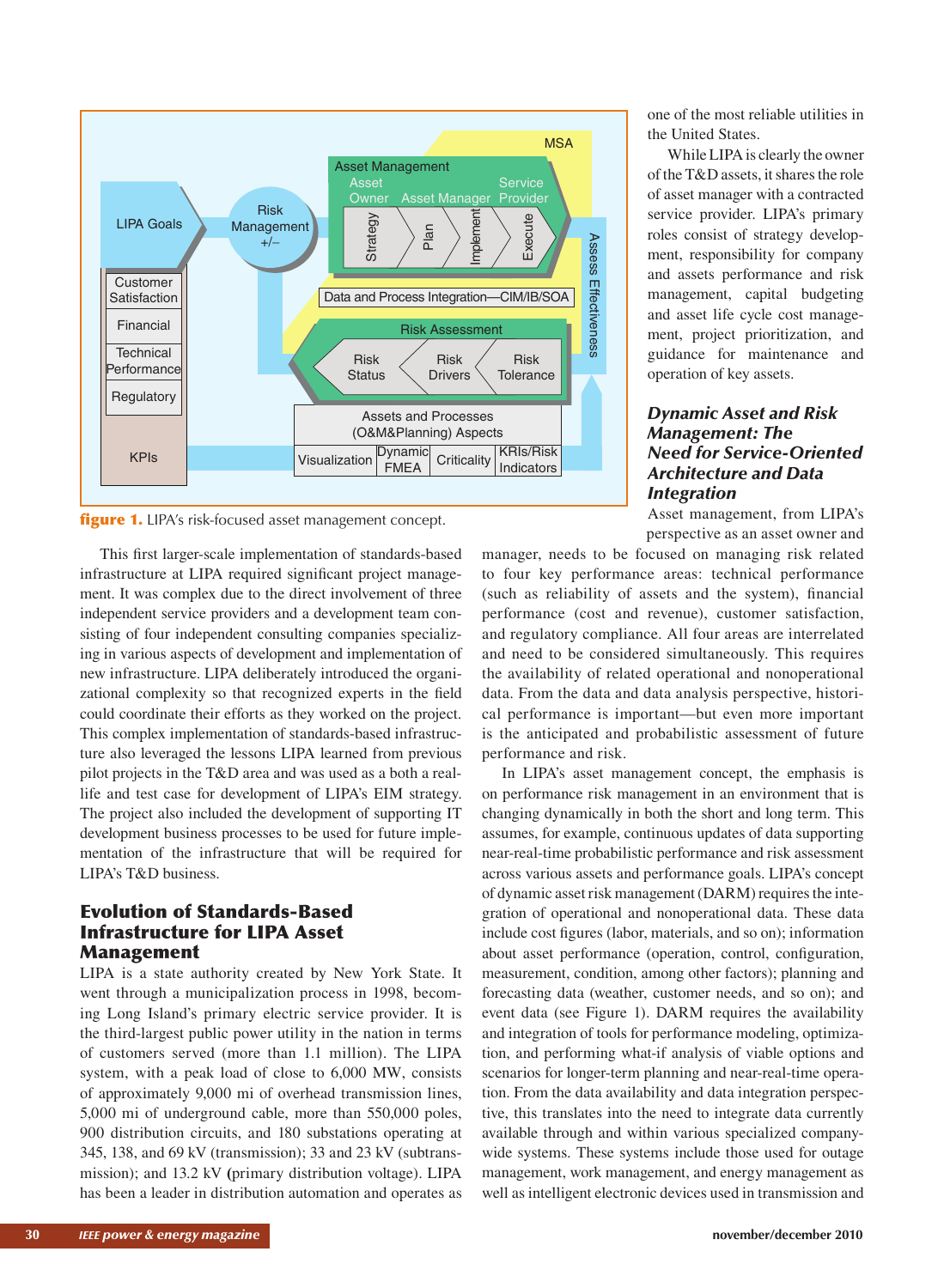distribution substations, distribution automation, and system and asset condition monitoring.

The concept of dynamic asset management underscores the need for process automation and the ability to effectively combine data from different sources in (or close to) real time while assessing risk and available options based on current and forecast operating conditions and including the historical and anticipated performance of assets and the system. This further assumes, among other things, the integration of tools used for planning, operation, transmission, and distribution; integrated system and network modeling; tightly coordinated short-term and longer-term analysis; and risk optimization. These integrated tools would incorporate probabilistic and statistical analysis in determining "least-risk" options and "most likely" scenarios for near-real-time operation and longer-term planning.

The requirements for data in this concept include the availability of data for prioritization and criticality analysis based on asset, system, operation, financial, and customer data—all in the forms and formats, quality, and quantities required for credible statistical and probabilistic analysis in (or nearly in) real time. As an illustration: advanced metering infrastructure (AMI) is considered to be an important and cost-effective data acquisition and communication system, assuming it will also be used for T&D assets and system monitoring and operation.

In terms of currently available technology for data integration and process automation, LIPA is recognizing that service-oriented architecture (SOA) is essential for DARM.

## *LIPA's Business Model: The Need for Standards-Based Infrastructure*

LIPA's business model, involving as it does the contracting of service providers, assumes clear definition of data ownership and requirements for data management. These requirements are essential to other business models, too for example, where IT upgrade cycles must be managed at low risk to the firm. But shortcomings are more apparent in LIPA's case. This is due to potential periodic changes of service agreements and/or service providers. LIPA insists on data ownership. At the same time, the ownership of companywide systems and IT infrastructure takes various forms, ranging from LIPA owned to shared ownership to systems fully owned by service providers.

This mixed ownership and the possibility of periodic change of service providers introduce the need for data and systems mobility. Cost-benefit analysis and investment decisions must include consideration of the cost and efficiency of data and systems migrations. This highlights the need for low-cost and efficient "switching" from one service provider to another and from one system and application to another while preserving critical data and history and avoiding a significant impact on system operation. The result is a reinforced need for solutions enabling "near  plug-and-play" for data; systems, applications, and tools; and service providers.

LIPA believes that one of the answers to this situation is a model-centric, standards-based integration of data and critical systems. The concept of model-driven integration includes LIPA's commitment to centrally manage, maintain, and document its data model. The concept of using standardsbased modeling requires LIPA's commitment to keeping its model updated to the latest version of industry standards; it also requires methods of updating the model as standards evolve. The expected benefits of such an approach include the ability to clearly specify data, interface, and interoperability requirements to contractors for both new projects and mobility between service providers. It is LIPA's expectation that standards-based products from vendors that follow known standards will reduce overall cost and company risk by improving the efficiency of systems replacements, new product installation, and systems migrations, as well as the integration of disparate architectures.

Bearing in mind the number of systems that need to be periodically updated and/or replaced and the number of affected users and business processes, it was recognized that strict processes and tools are needed to support effective IT infrastructure development and maintenance. For a highly integrated infrastructure where the expected benefits will be dependent on compliance with interoperability and industry standards, it is extremely critical to have practical solutions in place for continuous updates of the enterprisewide model and to be able to effectively propagate changes across various systems using the same data and/or interfaces. The LIPA solution includes computerized model management to minimize human errors and reduce cost. Additionally, an important benefit of the selected solution and tools is that process of model development and/ or model change incorporates automated testing and impact analysis for all systems of the integrated infrastructure. This further minimizes cost and reduces probability of problems in updating data models and interfaces across integrated infrastructure. The concept requires fully documented processes and solutions, and limits the use of proprietary solutions/tools/applications in favor of standard-based (or "de facto" standards), open architecture products, and solutions supported by commercially available services at competitive market pricing.

#### *Early Pilot Projects and Lessons Learned*

In the early 2000s, LIPA joined leading utilities in testing and implementing the CIM for applications in the control center. This project was initially focused on extracting system connectivity from the energy management system (EMS) and measurements from supervisory control and data acquisition (SCADA) to provide a system model in a CIM environment. The goal was to support simultaneous and near-real-time use of models for both planning and operations. The first installation of Siemens's ODMS tool is operational and in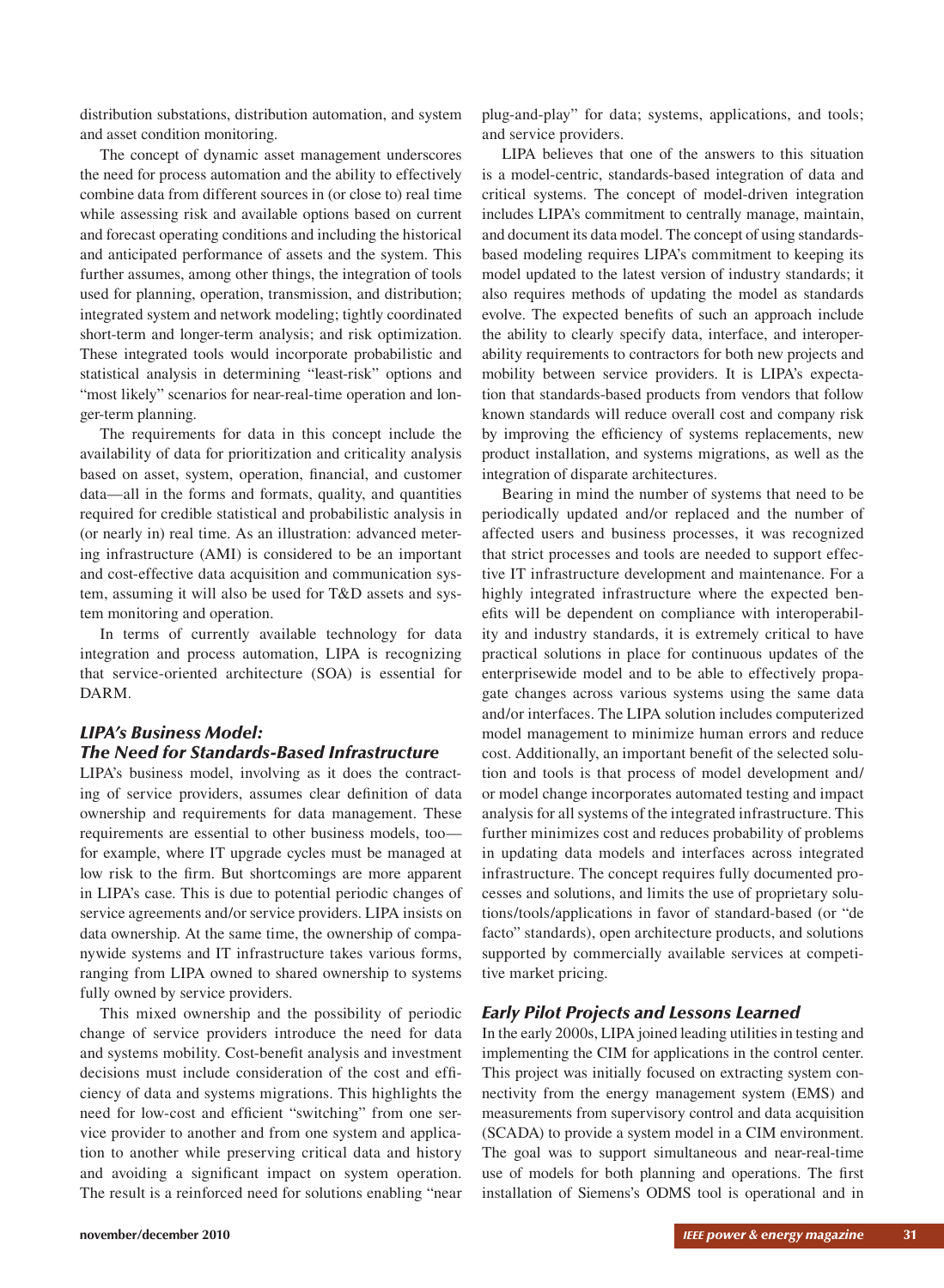

**figure 2.** High-level concept of LIPA IT integration.

 current use. One of the practical applications developed was to continuously monitor the accuracy of the transmission and substations system model and planning simulations by comparing modeling with actual SCADA measurements. Another practical application was the use of time-stamped archived electric system configurations and associated parameters for past events and what-if analysis. LIPA is currently evaluating options to extend the use of this concept to distribution network model management and to integrate network models of transmission, distribution, and substations. This effort is focused on enabling the use of a single, accurate system model for operation and planning, enabling the use of planning and operational tools closer to real time, and supporting dynamic analysis and optimization. One of the new applications being tested, for example, is near-real-time stability analysis and prioritization of contingencies for system operators.

In parallel with the CIM control center project, LIPA pursued a project with EPRI to evaluate the feasibility of combining integration/message bus technology and the CIM for T&D operational and nonoperational data. One of the goals was to test performance of larger data-mining tasks required for maintenance and asset management where larger amounts of data from various systems were retrieved and transported using an integration bus and CIM data modeling. After multiyear development and testing, it became clear that the optimal solution is to use a combination of integration buses: one customized to support the near-real-time needs of the control center environment (a "high-speed, performance, security" solution) and the second supporting asset performance and

risk management in combination with data warehousing and ETL technology (see Figure 2).

The lessons learned from multiyear CIM-related pilot projects involving different developers and vendors were of significant help in successfully managing the first major implementation of standards-based infrastructure. These lessons included the following:

- $\checkmark$  Standards and standards-based data modeling and naming can be implemented in various ways. Therefore, centrally managed data modeling and model maintenance is needed.
- $\checkmark$  Standards are still in development and do not cover all data needs. Therefore, an effective process for maintaining and updating data models and managing updates across various applications is required.
- $\vee$  Performance can be a significant issue for applications requiring multiple data translations and/or exchange of larger models. Therefore, high performance may require the use of highly specialized solutions from data modeling, infrastructure, and process automation perspectives.
- $\vee$  Centrally managed and coordinated IT architecture development is needed.
- $\vee$  The limited availability of specialized resources and services for standards-based solutions necessitates careful management and may undermine the goals of achieving cost savings and the flexibility of plug-andplay, open architecture, and standards-based solutions at this early phase of standards-based technology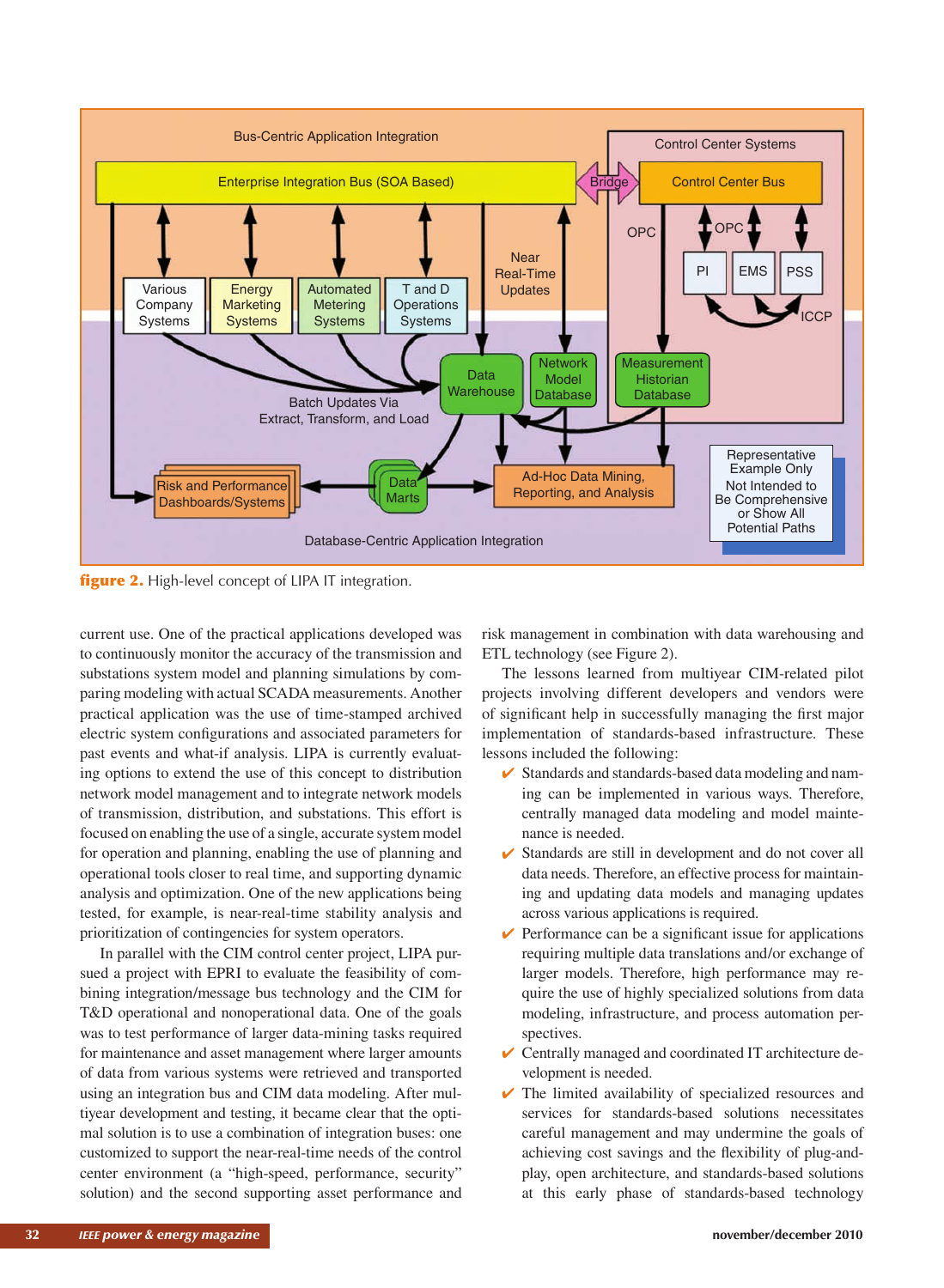development. Therefore, it is critical to avoid being "locked into" proprietary solutions in order to ensure commercially available support and services with competitive pricing.

 $\vee$  The interaction of multiple specialized IT disciplines can lead to accountability gaps. Therefore, a strong project management overlay on implementations is necessary.

LIPA's CIM pilot projects and the associated lessons learned provided valuable input for the development of LIPA's smart grid road map. The road map includes plans for further data and process integration to enable near-real-time performance assessment and risk management using standards-based, open design architecture with near-plug-and-play interoperability of systems, applications, and service providers.

### *Development of the LIPA EIM and the First Major Implementation of Standards-Based Infrastructure*

The lessons learned from the early CIM pilot projects and the availability of an already established team of consultants with experience in developing standards-based IT infrastructure enabled LIPA to use the same technology for the new infrastructure required for its energy trading. This step also involved newly selected service providers. The need to integrate the data and systems of four independent companies increased the complexity of developing the new infrastructure. Further adding to the project's complexity, LIPA's development team combined recognized experts from four consulting companies; each expert took responsibility for specific tasks such as business process modeling, architecture development, data modeling, systems integration, system testing, and project management.

In parallel with the goal of developing and implementing the infrastructure required to support new service providers for energy-trading services, the proj-

ect included development of LIPA's EIM, IT governance processes, and process documents. After the first successful implementation of infrastructure for energy trading, it was planned to extend use of the LIPA EIM to all LIPA internal projects and to all T&D business processes managed by service providers. We discuss key elements of the LIPA EIM development and lessons learned from LIPA's first major effort in implementing standardsbased IT infrastructure in more detail below.

Model-Driven Integration To accomplish LIPA's objectives of companywide data integration, a holistic information management methodology is needed that facilitates the resolution of semantics across numerous systems, industry standards, and various sources of its enterprise (including data from its service providers). At the same time, the methodology must allow for leveraging industry standards such as the International Electrotechnical Commission (IEC) CIM, and it must also support resolving semantic ambiguities inherent in the CIM and resolving the CIM to numerous reference models.

LIPA selected Xtensible Solutions' Model Driven Information, Integration, and Intelligence (MD3i) as the methodology for creating an ESM and using it to design a semantically consistent data warehouse and integration solution across projects (shown in Figure 3). It provides a repeatable process for incorporating numerous enterprise and industry references, thereby allowing an enterprise like LIPA to define, control, and own the semantics for information required to operate its business. It is realized using the Unified Modeling Language (UML) and uses standard UML modeling constructs to capture semantic concepts and traceability across systems. Incorporated into this methodology are design principles borrowed from controlled vocabulary and ontology development. This disciplined approach to semantic modeling not only captures the current state of enterprise semantics, it lays a strong foundation for adopting future implementation technologies as they mature, particularly those technologies typically associated with the semantic web, i.e., Web ontology language (OWL) and the Resource Definition Framework (RDF).

#### Controlled Vocabulary

The overarching philosophy of this methodology and LIPA's use of it is that numerous information references in various forms should be used to arrive at a controlled vocabulary that

![](_page_5_Figure_12.jpeg)

**figure 3.** LIPA ESM and integration concept**.**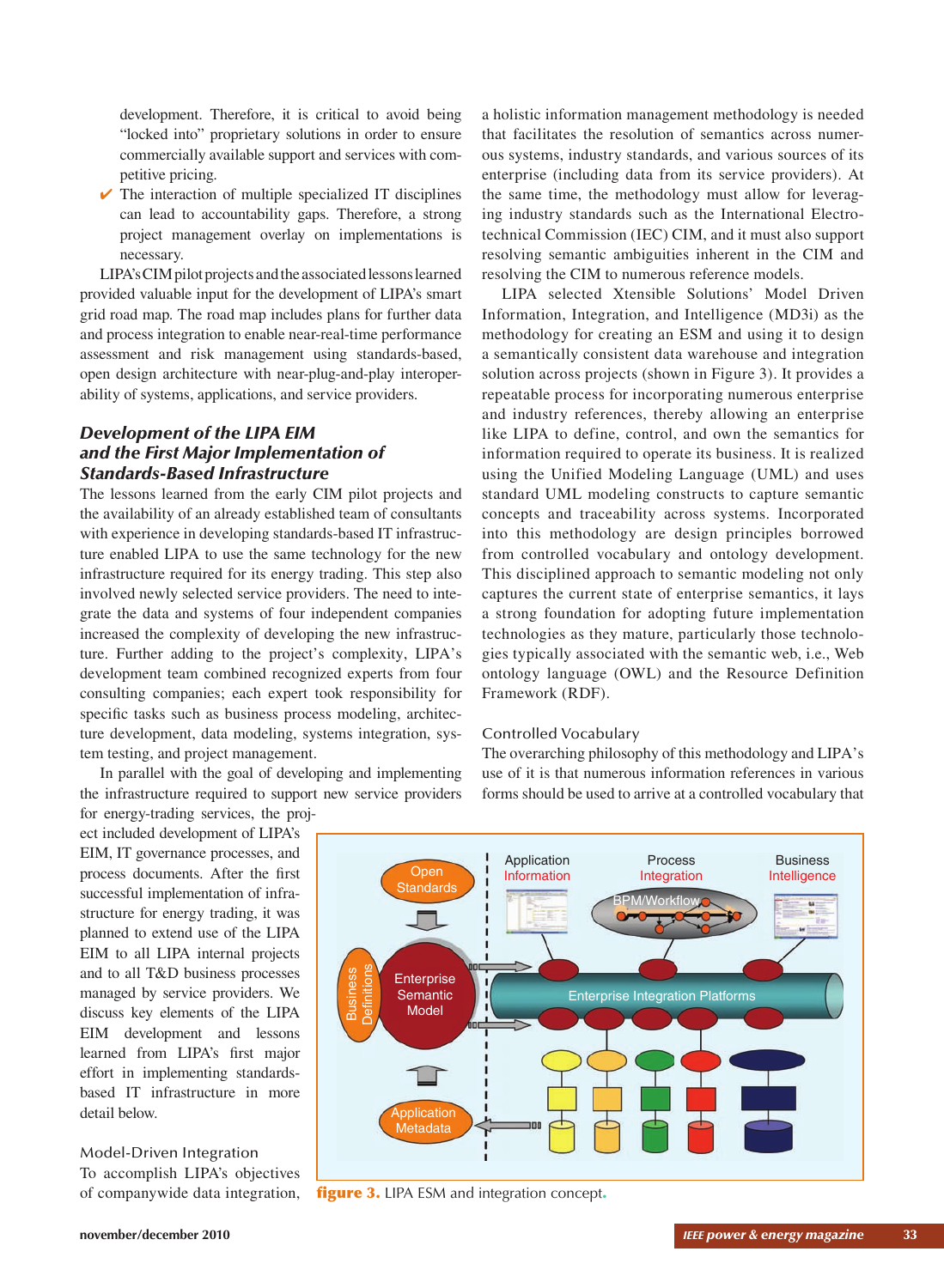![](_page_6_Figure_0.jpeg)

**figure 4.** LIPA tools and data model maintenance.

is then used to model semantics relevant to the enterprise the ESM. While the ESM is a design model, it is used to generate run-time artifacts, such as database and message schemas. A controlled vocabulary is easily understood as a glossary where every significant term used in definitions is also a defined term in the glossary. By basing an ESM on a controlled vocabulary, semantic ambiguities are driven out before being modeled, which results in greater semantic clarity and a lower cost of information management.

Creating a controlled vocabulary is a collaborative process that requires participation from both business and IT staff. The typical references used to create a controlled vocabulary and model an ESM include:

- $\vee$  business terms and definitions in a given domain
- $\vee$  relevant information standards, including the IEC CIM, MultiSpeak, and various ANSI/ISO publications
- $\vee$  LIPA's enterprise- and application-specific metadata and definitions, initially built for power system management (PSM) and later extended for T&D to cover, among other things, the requirements expressed in this paper, with AMI to follow in the future.

Subject matter experts are consulted during the semantic resolution process to ensure a consistent semantic layer built into the enterprise architecture to facilitate business processes, function, and service reuse across various implementation and integration projects.

The ESM is used to generate implementation models for different purposes, e.g., process integration messaging,

data services canonical schema, database design models, and so on. Implementation models typically vary in structure (canonical form), but they all represent the same business semantics, as defined in the ESM. Other uses of the ESM include driving data quality and integrity assessments as part of bulk data transfers or data warehouse initiatives; impact analysis when planning system replacement; and publication of specific integration requirements to business partners, vendors, and contractors.

#### Use of De Facto Standard Tools (with Exceptions)

LIPA selected Sparx Systems' Enterprise Architect; many would argue it has become a de facto industry-standard UML tool. It uses a set of Xtensible add-ins to provide additional functionalities required for effective ESM management. The ESM serves as the base model, both for generating implementation artifacts such as data warehouse schemas and integration message schemas and as the primary model of the LIPA-controlled vocabulary. The resulting LIPA-controlled vocabulary will serve as the data interface design specification in future requests for proposal (RFPs) for LIPA system acquisition and integration.

In order to ensure flexibility for future development and the availability of competitive development services, LIPA has developed two parallel paths for model development. One is based on readily available tools that could be used by most service providers, but it requires more manual work and project time. The second is based on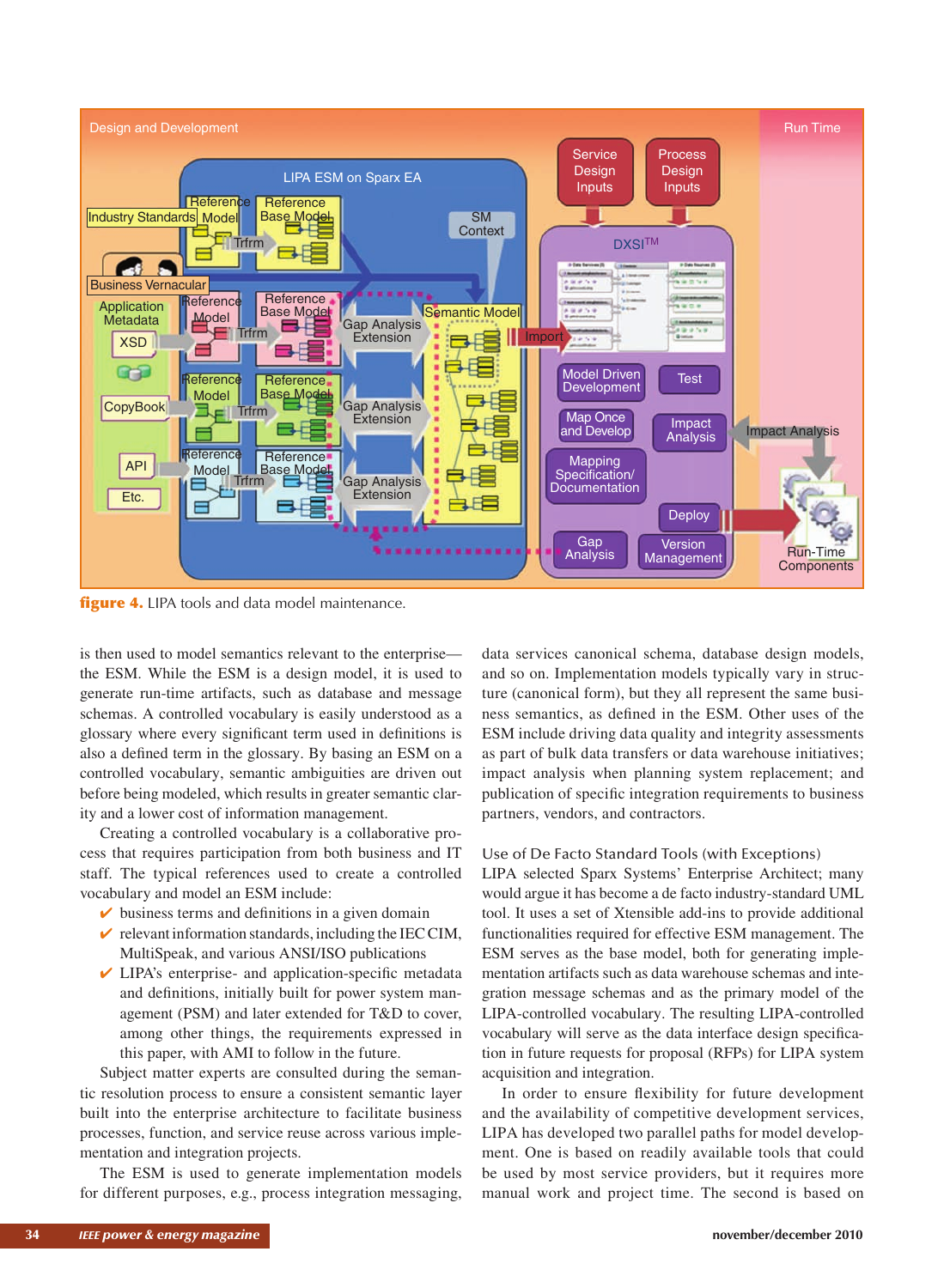![](_page_7_Figure_0.jpeg)